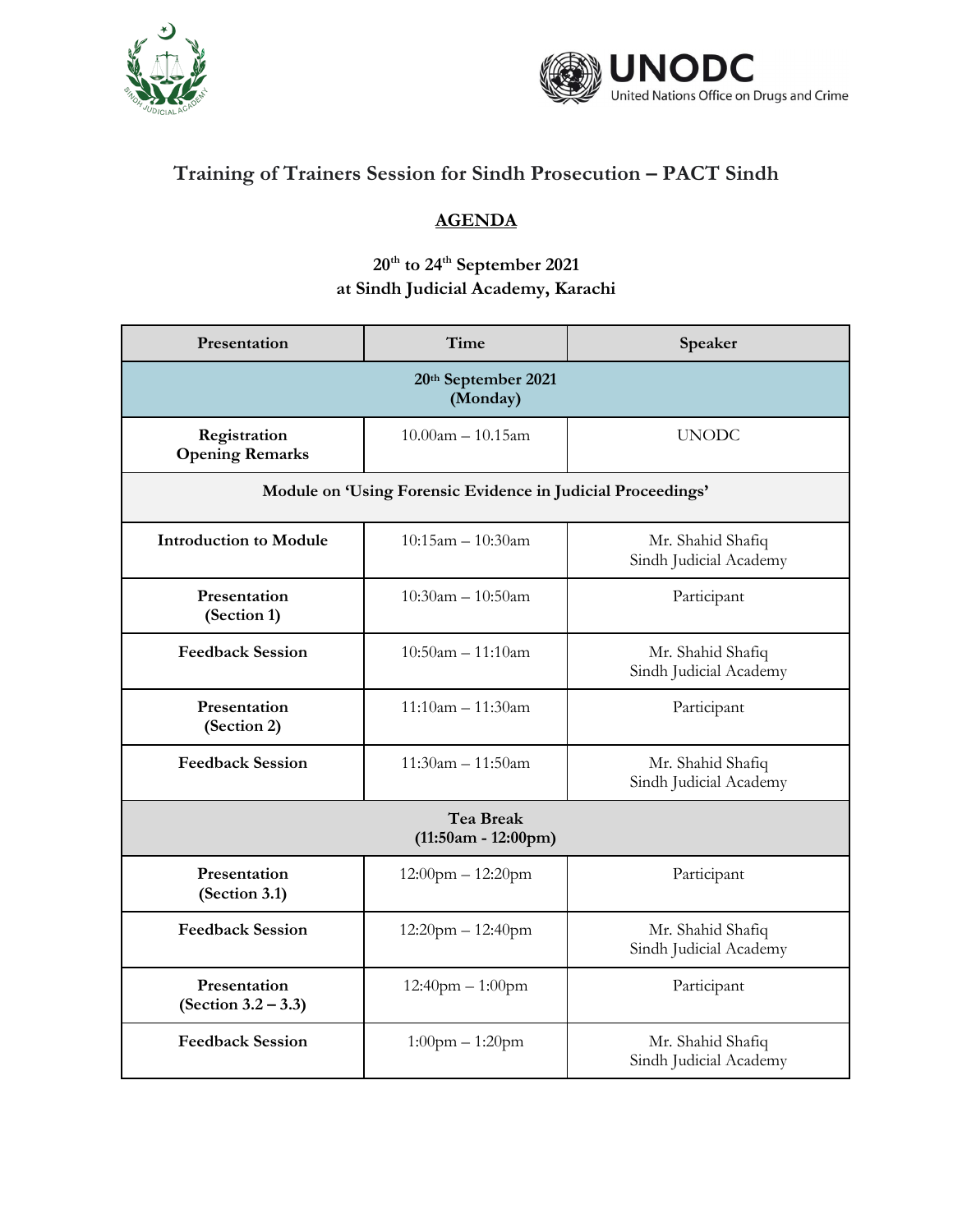



| Presentation<br>(Section $4.1 - 4.2$ )                                      | $1:20$ pm $-1:40$ pm              | Participant                                                                            |
|-----------------------------------------------------------------------------|-----------------------------------|----------------------------------------------------------------------------------------|
| <b>Feedback Session</b>                                                     | $1:40$ pm $- 2:00$ pm             | Mr. Shahid Shafiq<br>Sindh Judicial Academy                                            |
| Lunch<br>$(2:00 \text{pm} - 3:00 \text{pm})$                                |                                   |                                                                                        |
| Presentation<br>(Section $4.3 - 4.5$ )                                      | $3:00$ pm $-3:20$ pm              | Participant                                                                            |
| <b>Feedback Session</b>                                                     | $3:20$ pm $-3:40$ pm              | Mr. Shahid Shafiq<br>Sindh Judicial Academy                                            |
| Presentation<br>(Section 5)                                                 | $3:40$ pm $-4:00$ pm              | Participant                                                                            |
| <b>Feedback Session &amp;</b><br><b>Review of Presentations on</b><br>Day 1 | $4:00 \text{pm} - 4:30 \text{pm}$ | Mr. Shahid Shafiq<br>Sindh Judicial Academy &<br>Research Society of International Law |
| End of Day One                                                              |                                   |                                                                                        |

| 21 <sup>st</sup> September 2021<br>(Tuesday)  |                                                                                       |                                             |  |
|-----------------------------------------------|---------------------------------------------------------------------------------------|---------------------------------------------|--|
|                                               | Module on 'Investigation and Prosecution of Money Laundering and Terrorist Financing' |                                             |  |
| <b>Introduction to Module</b>                 | $10:30$ am – $10:50$ am                                                               | Mr. Shahid Shafiq<br>Sindh Judicial Academy |  |
| Presentation<br>(Section $1.1 - 1.5$ )        | $10:50$ am – 11:30am                                                                  | Participant                                 |  |
| <b>Feedback Session</b>                       | $11:30$ am – 11:50am                                                                  | Mr. Shahid Shafiq<br>Sindh Judicial Academy |  |
| <b>Tea Break</b><br>$(11:50am)$ to $12:00pm)$ |                                                                                       |                                             |  |
| Presentation<br>(Section $1.6 - 1.10$ )       | $12:00$ pm $- 12:20$ pm                                                               | Participant                                 |  |
| <b>Feedback Session</b>                       | $12:20$ pm $- 12:40$ pm                                                               | Mr. Shahid Shafiq<br>Sindh Judicial Academy |  |
| Presentation<br>(Section 2)                   | $12:40$ pm $-1:00$ pm                                                                 | Participant                                 |  |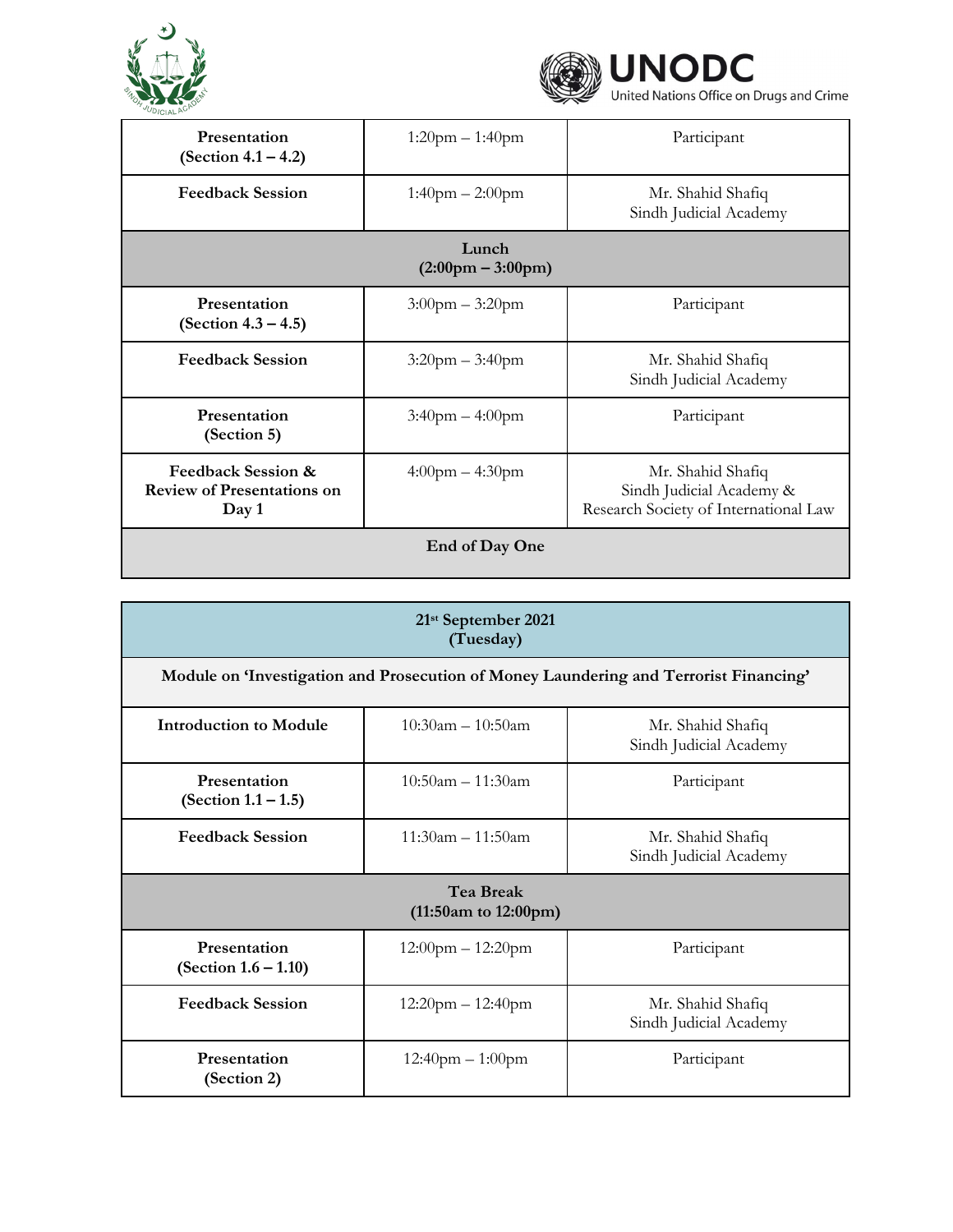



| $-0.11$                                    |                       |                                                                                        |
|--------------------------------------------|-----------------------|----------------------------------------------------------------------------------------|
| <b>Feedback Session</b>                    | $1:00$ pm $-1:20$ pm  | Mr. Shahid Shafiq<br>Sindh Judicial Academy                                            |
| Lunch<br>$(1:20pm - 2:20pm)$               |                       |                                                                                        |
| Presentation<br>(Section $3.1 - 3.7$ )     | $2:20$ pm $- 2:40$ pm | Participant                                                                            |
| <b>Feedback Session</b>                    | $2:40$ pm $-3:00$ pm  | Mr. Shahid Shafiq<br>Sindh Judicial Academy                                            |
| Presentation<br>(Section $3.8 - 3.12$ )    | $3:00$ pm $-3:20$ pm  | Participant                                                                            |
| <b>Feedback Session</b>                    | $3:20$ pm $-3:40$ pm  | Mr. Shahid Shafiq<br>Sindh Judicial Academy                                            |
| <b>Review of Presentations on</b><br>Day 2 | $4:00$ pm $-4:20$ pm  | Mr. Shahid Shafiq<br>Sindh Judicial Academy & Research<br>Society of International Law |
| End of Day Two                             |                       |                                                                                        |

| 22 <sup>nd</sup> September 2021<br>(Wednesday) |                                               |                                             |  |
|------------------------------------------------|-----------------------------------------------|---------------------------------------------|--|
| Presentation<br>(Section $4.1 - 4.4$ )         | $10:30$ am – $10:50$ am                       | Participant                                 |  |
| <b>Feedback Session</b>                        | $10:50$ am – 11:10am                          | Mr. Shahid Shafiq<br>Sindh Judicial Academy |  |
| Presentation<br>$(Section 4.5 - 4.9)$          | $11:10$ am – 11:30am                          | Participant                                 |  |
| <b>Feedback Session</b>                        | $11:30am - 11:50am$                           | Mr. Shahid Shafiq<br>Sindh Judicial Academy |  |
|                                                | <b>Tea Break</b><br>$(11:50am)$ to $12:00pm)$ |                                             |  |
| Presentation<br>(Section 4.10)                 | $12:00$ pm $- 12:20$ pm                       | Participant                                 |  |
| <b>Feedback Session</b>                        | $12:20$ pm $- 12:40$ pm                       | Mr. Shahid Shafiq<br>Sindh Judicial Academy |  |
| Presentation<br>(Section $5.1 - 5.3$ )         | $12:40am - 1:00pm$                            | Participant                                 |  |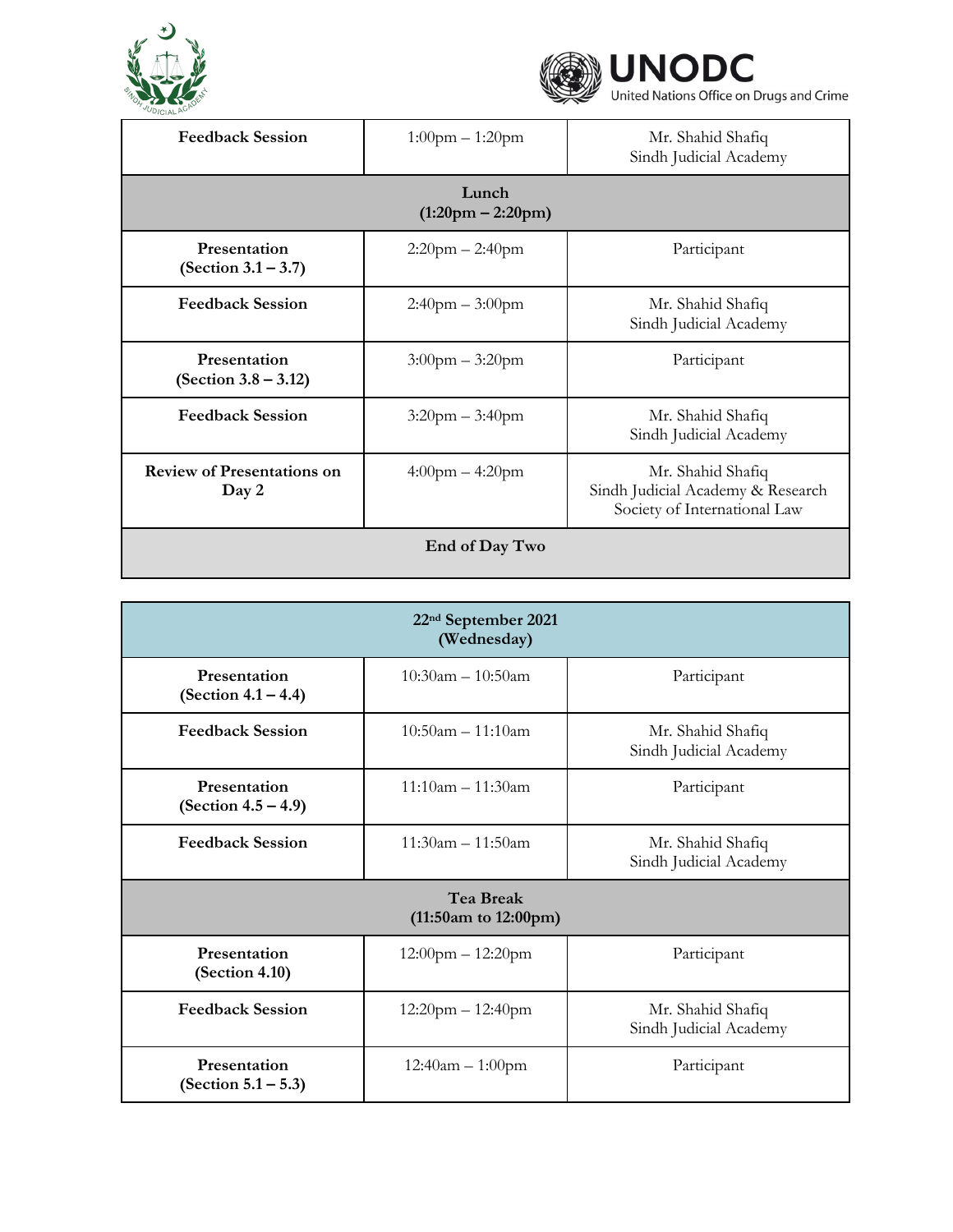



| .                                            |                       |                                                                                        |
|----------------------------------------------|-----------------------|----------------------------------------------------------------------------------------|
| <b>Feedback Session</b>                      | $1:00$ pm $-1:20$ pm  | Mr. Shahid Shafiq<br>Sindh Judicial Academy                                            |
| Presentation<br>(Section $5.4 - 5.7$ )       | $1:20$ pm $-1:40$ pm  | Participant                                                                            |
| <b>Feedback Session</b>                      | $1:40$ pm $- 2:00$ pm | Mr. Shahid Shafiq<br>Sindh Judicial Academy                                            |
| Lunch<br>$(2:00 \text{pm} - 3:00 \text{pm})$ |                       |                                                                                        |
| Presentation<br>(Section $5.8 - 5.11$ )      | $3:00$ pm $-3:20$ pm  | Participant                                                                            |
| <b>Feedback Session</b>                      | $3:20$ pm $-3:40$ pm  | Mr. Shahid Shafiq<br>Sindh Judicial Academy                                            |
| <b>Review of Presentations on</b><br>Day 3   | $3:40$ pm $-4:00$ pm  | Mr. Shahid Shafiq<br>Sindh Judicial Academy & Research<br>Society of International Law |
| <b>End of Day Three</b>                      |                       |                                                                                        |

| 23rd September 2021<br>(Thursday)                                                            |                         |                                             |
|----------------------------------------------------------------------------------------------|-------------------------|---------------------------------------------|
| Presentation<br>(Section 6)                                                                  | $10:30$ am – $10:50$ am | Participant                                 |
| <b>Feedback Session</b>                                                                      | $10:50$ am – 11:10am    | Mr. Shahid Shafiq<br>Sindh Judicial Academy |
| Presentation<br>(Section 7)                                                                  | $11:10$ am – 11:30am    | Participant                                 |
| <b>Feedback Session</b>                                                                      | $11:30$ am - $11:50$ am | Mr. Shahid Shafiq<br>Sindh Judicial Academy |
| <b>Tea Break</b><br>$(11:50am - 12:00pm)$                                                    |                         |                                             |
| Presentation<br>(Section 8)                                                                  | $12:00$ pm $- 12:20$ pm | Participant                                 |
| <b>Feedback Session</b>                                                                      | $12:20$ pm $-12:40$ pm  | Mr. Shahid Shafiq<br>Sindh Judicial Academy |
| Module on 'Examination Strategies for Counter Terrorism Suspects and Witnesses During Trial' |                         |                                             |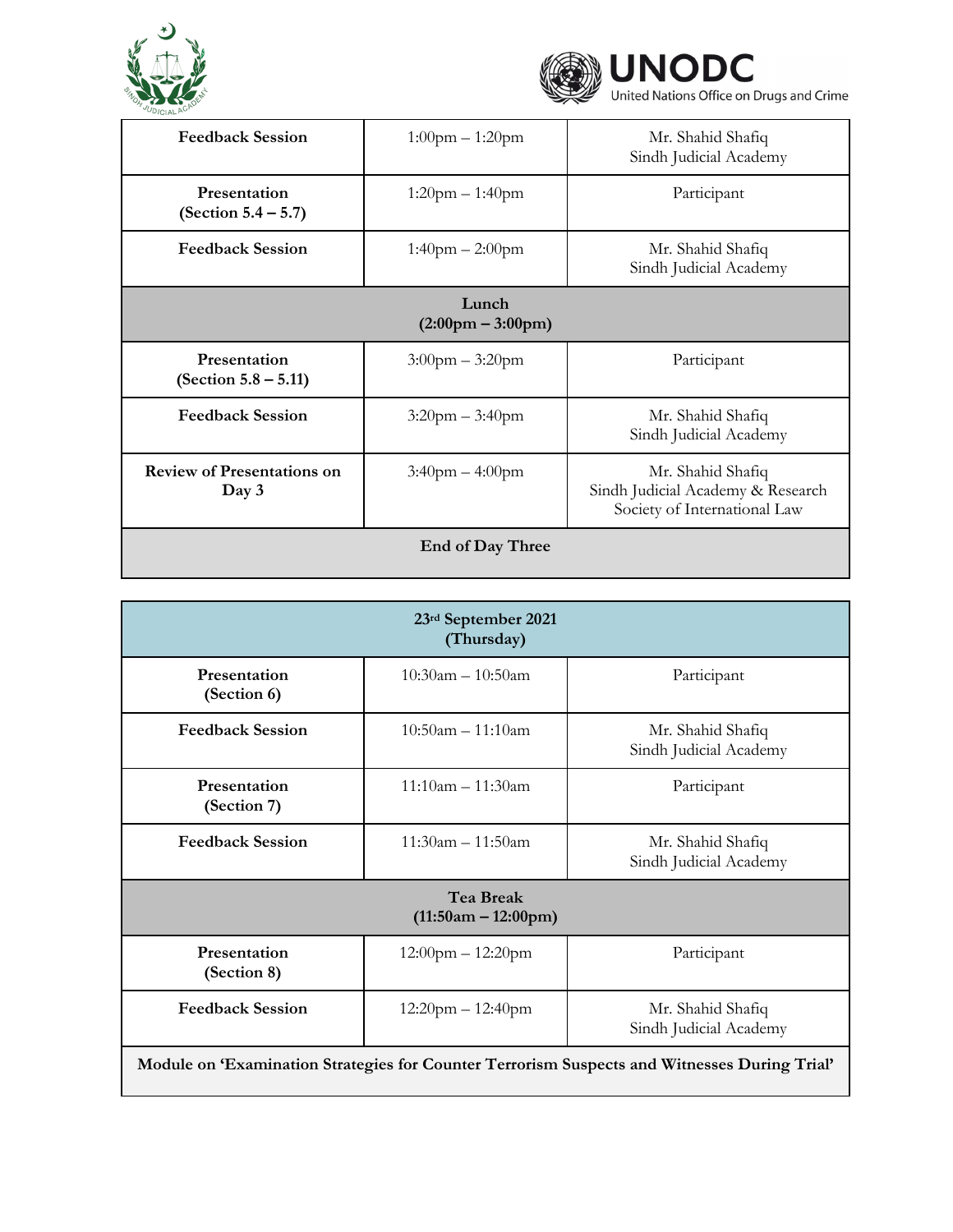



| <b>Introduction to Module</b>                        | $12:40$ pm $-1:00$ pm | Mr. Shahid Shafiq<br>Sindh Judicial Academy                                            |  |
|------------------------------------------------------|-----------------------|----------------------------------------------------------------------------------------|--|
| <b>Presentation</b><br>(Section 1: Article 17 – 143) | $1:00$ pm $-1:20$ pm  | Participant                                                                            |  |
| <b>Feedback Session</b>                              | $1:20$ pm $-1:40$ pm  | Mr. Shahid Shafiq<br>Sindh Judicial Academy                                            |  |
| Lunch<br>$(1:40 \text{pm} - 2:40 \text{pm})$         |                       |                                                                                        |  |
| Presentation<br>(Section 1: Article 144 – 161)       | $2:40$ pm $-3:00$ pm  | Participant                                                                            |  |
| <b>Feedback Session</b>                              | $3:00$ pm $-3:20$ pm  | Mr. Shahid Shafiq<br>Sindh Judicial Academy                                            |  |
| Presentation<br>(Section 2)                          | $3:20$ pm $-3:40$ pm  | Participant                                                                            |  |
| <b>Feedback Session</b>                              | $3:40$ pm $-4:00$ pm  | Mr. Shahid Shafiq<br>Sindh Judicial Academy                                            |  |
| <b>Review of Presentations on</b><br>Day 4           | $4:00$ pm $-4:20$ pm  | Mr. Shahid Shafiq<br>Sindh Judicial Academy & Research<br>Society of International Law |  |
| End of Day Four                                      |                       |                                                                                        |  |

| 24th September 2021<br>(Friday) |                         |                                             |
|---------------------------------|-------------------------|---------------------------------------------|
| Presentation<br>(Section 3)     | $10:30$ am - $10:50$ am | Participant                                 |
| <b>Feedback Session</b>         | $10:50$ am - 11:10am    | Mr. Shahid Shafiq<br>Sindh Judicial Academy |
| Presentation<br>(Section 4)     | $11:10$ am - $11:30$ am | Participant                                 |
| <b>Feedback Session</b>         | $11:30$ am - $11:50$ am | Mr. Shahid Shafiq<br>Sindh Judicial Academy |
| <b>Running Tea Break</b>        |                         |                                             |
| Presentation<br>(Section 5)     | $11:50am - 12:10pm$     | Participant                                 |